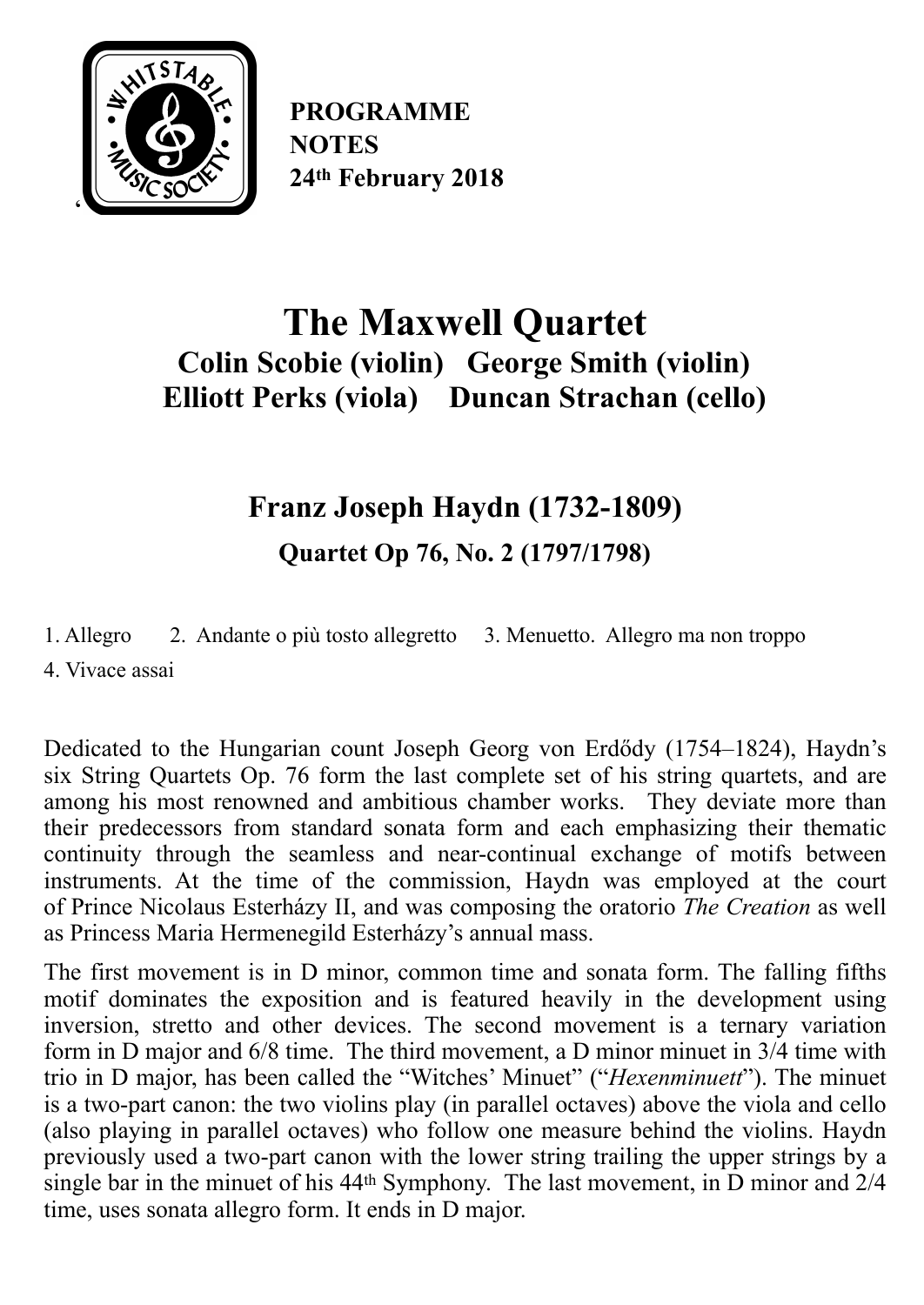### **Joseph Maurice Ravel (1875-1937) Quartet in F major (1903)**

1. Allegro moderato – *très doux 2. Assez vif* – *très rythmé* 3. *Très lent 4. Vif et agité*

Dedicated to Fauré, Ravel's teacher and friend, this quartet has superficial resemblances to Debussy's [String Quartet](https://en.wikipedia.org/wiki/String_Quartet_(Debussy)), written ten years earlier. Athough Ravel's quartet is structurally modelled on Debussy's, each composer's musical ideas were contrasted with the other's. While Debussy is, "effusive, uninhibited, and open[ing] up fresh paths (Orenstein)", Ravel displays emotional reticence and innovation within traditional forms. Ravel followed a direction he described as "opposite to that of Debussy's symbolism", abandoning "the vagueness and formlessness of the early French impressionists in favour of a return to classic standards."

When it was premiered in Paris on 5 March 1904, the critics were divided on the merits of the work. [Pierre Lalo,](https://en.wikipedia.org/wiki/Pierre_Lalo) already a staunch opponent of Ravel, dismissed it as derivative ("it offers an incredible resemblance to the music of M. Debussy"), but Jean Marnold of the [Mercure de France](https://en.wikipedia.org/wiki/Mercure_de_France) praised the work and described Ravel as "one of the masters of tomorrow". By 1914, the work was well established, and has remained, in Orenstein's phrase, "a standard work in the chamber music repertory".

The first movement is in [sonata form,](https://en.wikipedia.org/wiki/Sonata_form) with two contrasting [themes](https://en.wikipedia.org/wiki/Theme_(music)). The development section is predominantly lyrical, gaining intensity before the [recapitulation.](https://en.wikipedia.org/wiki/Recapitulation_(music)) The pace slows and the movement ends very quietly. The second movement is scherzo, and opens with a [pizzicato](https://en.wikipedia.org/wiki/Pizzicato) passage. This first theme is in the [Aeolian mode](https://en.wikipedia.org/wiki/Aeolian_mode), and some writers detect the influence of the Javanese [gamelan,](https://en.wikipedia.org/wiki/Gamelan) which had greatly impressed both Debussy and Ravel when heard in Paris in 1889. The central section of the music is a slow, wistful theme led by the cello. Ravel uses [cross rhythms](https://en.wikipedia.org/wiki/Cross-rhythm), with figures in [triple](https://en.wikipedia.org/wiki/Triple_time) [time](https://en.wikipedia.org/wiki/Triple_time) played at the same time as figures in double time. The key varies from A minor to E minor and G sharp minor. The movement concludes with a shortened reprise of the opening section. The third movement has numerous changes of [tempo.](https://en.wikipedia.org/wiki/Tempo) The viola introduces the first theme, which the first violin then repeats. There are strong thematic links with the first movement, and, in defiance of orthodox rules of harmony, conspicuous use of [consecutive fifths.](https://en.wikipedia.org/wiki/Consecutive_fifths) The music is rhapsodic and lyrical; it begins and ends in G sharp major with passages in A minor and D minor. The finale reverts to the F major of the first movement. It is loosely in the form of a [rondo](https://en.wikipedia.org/wiki/Rondo). The opening bars are stormy, and the movement, though short, has several changes of time signature. Short melodic themes are given rapid [tremolandi](https://en.wikipedia.org/wiki/Tremolando) and sustained phrases are played against emphatic [arpeggios.](https://en.wikipedia.org/wiki/Arpeggio) There are brief moments of calm sections, including a reference to the first subject of the opening movement. The turbulence of the opening bars of the finale reasserts itself, and the work ends vigorously.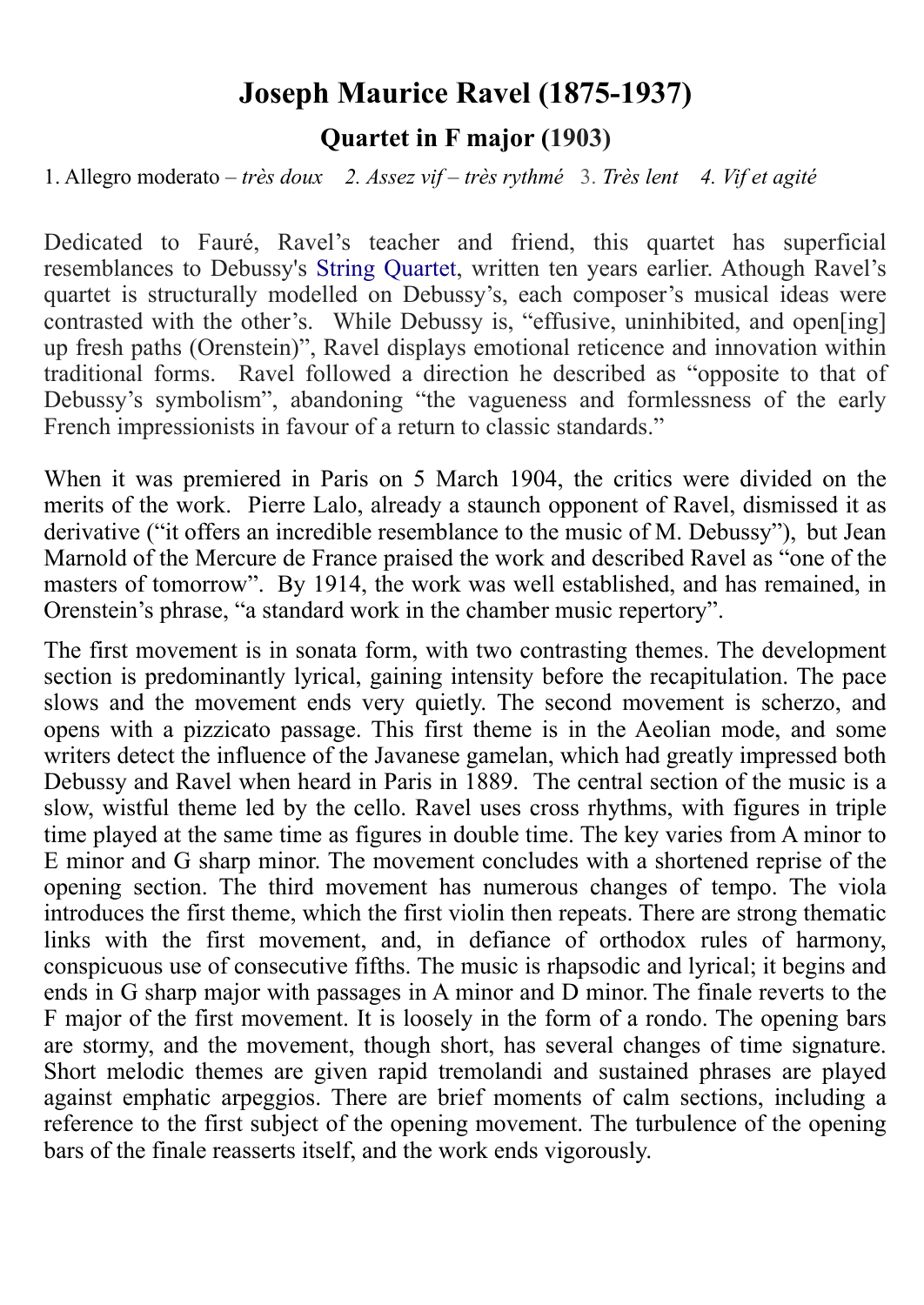### **Pyotr Ilyich Tchaikovsky (1840-1893) Quartet No. 1 in D (1871)**

- 1. Moderato e [semplice](https://en.wikipedia.org/wiki/Glossary_of_musical_terminology#S) (D major) 2.Andante [cantabile](https://en.wikipedia.org/wiki/Cantabile) (B flat major)
- 3. [Scherzo](https://en.wikipedia.org/wiki/Scherzo). Allegro non tanto e con fuoco Trio (D minor)
- 4. Finale. Allegro giusto Allegro vivace (D major**)**

This quartet was the first of Tchaikovsky's three completed [string quartet](https://en.wikipedia.org/wiki/String_quartet) that were published during his lifetime. The melancholic second movement, which has become famous in its own right, was based on a [folk song](https://en.wikipedia.org/wiki/Folk_song) the composer heard at his sister's house at Kamenka. When the quartet was performed at a tribute concert for [Leo](https://en.wikipedia.org/wiki/Leo_Tolstoy) [Tolstoy](https://en.wikipedia.org/wiki/Leo_Tolstoy), the author was said to have been brought to tears by this movement. "… Tolstoy, sitting next to me and listening to the Andante of my First Quartet, burst into tears". When the [Zoellner Quartet](https://en.wikipedia.org/wiki/Zoellner_Quartet), at her request, performed the second movement for [Helen Keller](https://en.wikipedia.org/wiki/Helen_Keller), who rested her fingertips on a resonant tabletop to sense the vibrations, she, too, reacted strongly. The melody from the second theme of the andante cantabile, in [D flat major,](https://en.wikipedia.org/wiki/D-flat_major) was also used as the basis for the popular song "On the Isle of May", popularized by [Connee Boswell](https://en.wikipedia.org/wiki/Connee_Boswell) in 1940.

The quartet's first movement is written in the classical sonata form and here Tchaikovsky managed to keep within its bounds more so than in many of his other works. It opens with a gently lyrical line that transits into a livelier second theme. The development section features a rich interplay between the instruments and has a hurried character that is difficult to describe. The first subject then returns with accompaniment from the first violin, followed by the second theme and a vibrant coda. The second movement, marked andante cantabile, is played on muted instruments in B flat. The main theme comes from folk song that Tchaikovsky heard from a carpenter while he was in Kamenka a few years earlier. A transition to the second theme follows, where the first violin sings over plucked notes from the cello. A return to the first theme rounds out the movement and finally drifts off into a calm but hesitant coda. The third movement, scherzo in D minor, opens with a forceful theme with the character of a vibrant and highly punctuated dance. The internal trio section in B flat features wandering melodies over a circling cello figure that maintains the tension and focus. A return to the opening's pressing dance follows and closes the movement. The finale returns to the home key of D and consists of two thoroughly developed themes. The first, in D major, is bright and emphatic while the second, in B flat, has a lyrical and dreamy feel. The two subjects are weaved together in an imaginative fashion that creates interesting contrast. Finally, a rushing and short-lived recapitulation twists the two themes together and ends in firm resolution.